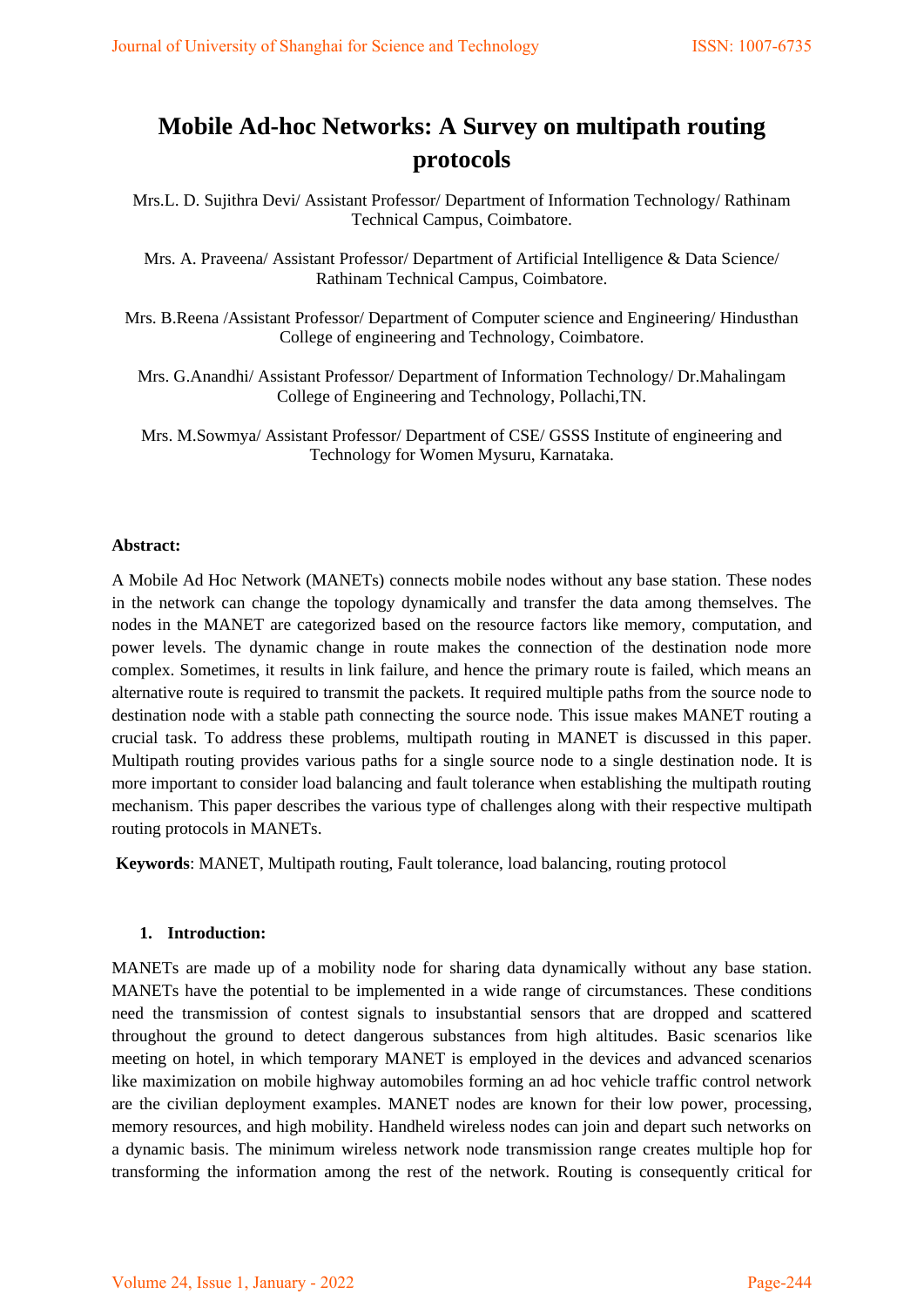designing MANET. The routing methods in traditional wired networks are commonly based on two algorithms such as connection state routing and distance vector routing. Each router can transmit periodic routing advertisements using both techniques.

Mobile Ad-hoc Networks (MANET) is an ad-hoc wireless network with numerous nodes in which topology changes dynamically and has minimum memory, power, and processing capabilities. Because of the limitations of nodes and the continually changing topology of MANET, network routing system play a critical role. This led to creation of multipath routing in wireless networks, which allows nodes to communicate in various environments. MANET various issues and challenges are listed below;

- Inadequate Power Support.
- Inadequate Bandwidth.
- Network Lifetime.
- End-to-End Delay.
- Quality of Services (QoS).
- Network Security

The organization of this work is described as follows: In section1 introduction is described, in section 2 classification of routing protocols, in section 3 related works are described, in section 4 challenges in Multipath routing is described and in section 5 conclusion part is described.

# **2. Routing protocol classifications:**

Ad-Hoc routing protocols are categorized into unipath and multipath protocols, as shown in figure1. AODV and DSR are unipath protocols, whereas multipath protocols are extensions that allow improved network routing. It can also be divided into reactive, proactive, and hybrid. AODV and DSR are two reactive routing protocols that store route information in a routing table. AODV uses the flooding approach to find a route. Route Maintenance and Route Discovery are the two main parameters of both protocols. A single path is used in this protocol in which packets are sent innetwork, making the network vulnerable.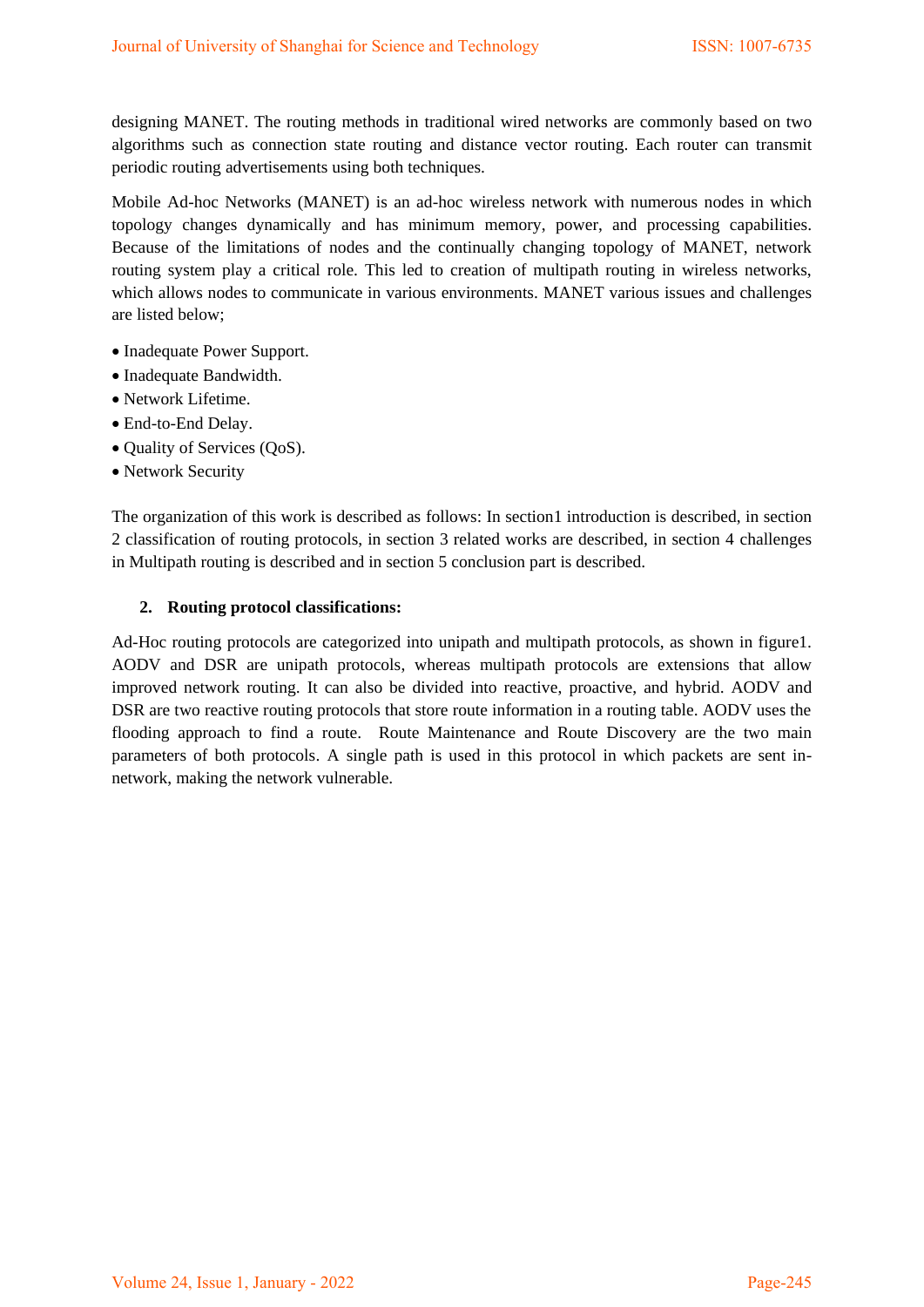

Figure 1- classification of Ad-hoc routing protocols

#### **2.1 MANETs Multipath Routing:**

MANET routing protocols like DSR and AODV are designed to find a single path from the source node to the destination node. Multipath routing system is the concept of establishing various routes from source and destination. These varied pathways from the source node to destination node pairs can be utilized for accounting the complex and dynamic nature of Mobile ad hoc networks. Multipath routing has various benefits like fault tolerance, increased bandwidth and load balancing. Load balancing can be accomplished by dispersing traffic across several roadways. This should help to ease bottlenecks and traffic overheads. The fault tolerance standpoint creates the continuity on multipath routing. The range can be limited in a wireless network, and routing with single path does not offer a link with sufficient bandwidth. On the other hand, multiple pathways execute data routing simultaneously and the whole paths bandwidth will satisfy the program's bandwidth requirements. When more capacity is available, it is often possible to reduce end-to-end latency. Due to security concerns, it will be more difficult to apply multiple routes for achieving enhanced bandwidth on comparison to the wired networks. Because network nodes communicate across a wireless network, it's critical to be aware of radio intrusion. Transmission overlap is possible to reduce during the transmission from one node path to another node path for achieving the efficiency.

In recent years, several works have been presented in MANETs using multipath routing. We proposed multipath routing systems that improve bandwidth requirements, end-to-end delay minimization, efficiency (fault tolerance), and resource conservation in this segment. The main advantage of the proposed system is the flexibility of DSR over AODV when mixing multipath and unipath routings. Although nodes in DSR keep route supplies, they don't need to keep routing tables with forwarding information as they need in AODV. Forwarding data packets using DSR, there is greater overhead because the entire path must be defined in the packet header. The DSR and AODV are extended with multipath will result in additional benefits and downsides from their parent protocols. The major benefit of SMR is its versatility and multipath addition to DSR. The AODV and DSR permits the intermediate nodes to refer to RREQs by minimizing the route exploration time.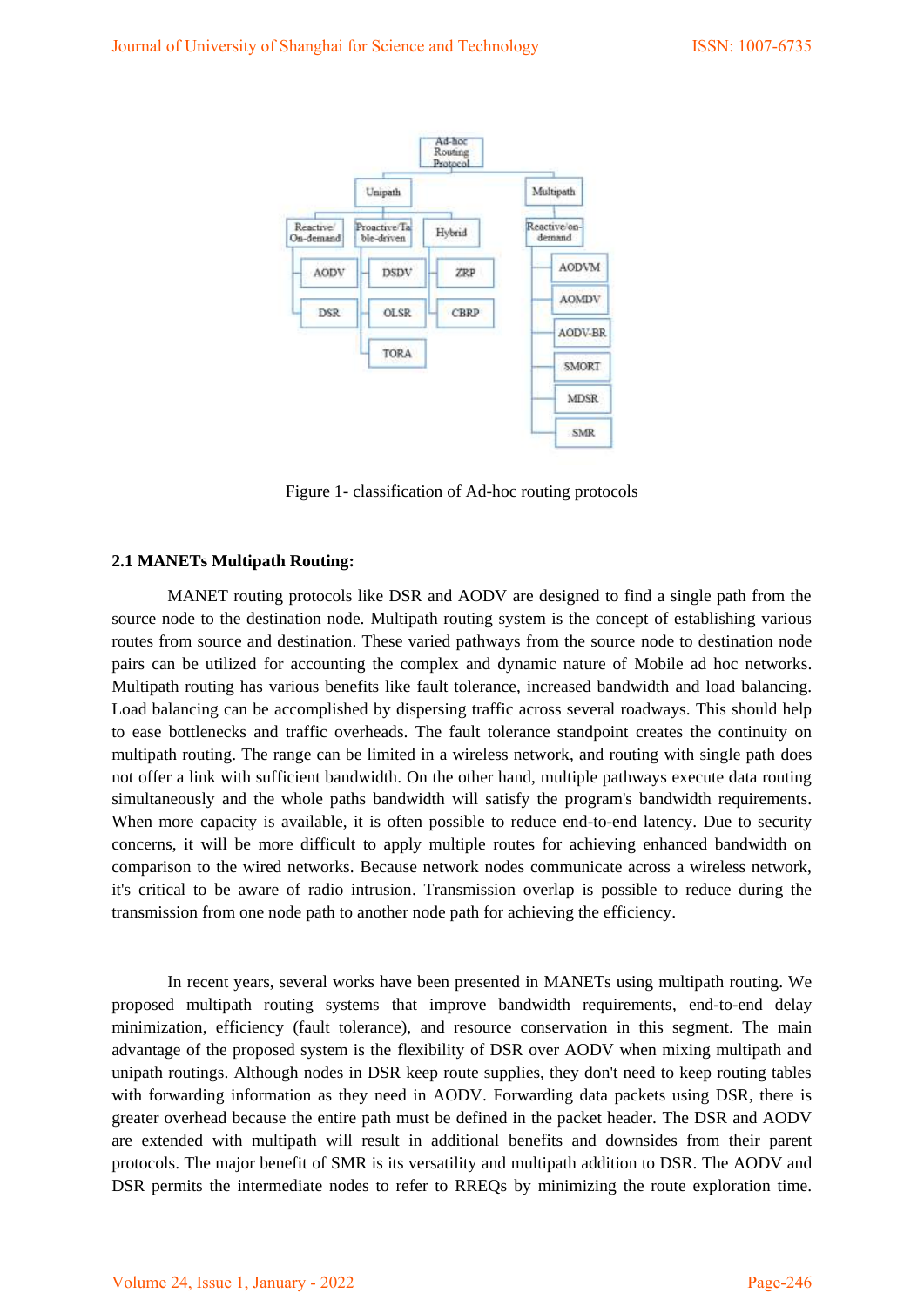Whereas SMR and AODVM does not allows the intermediate nodes to respond on discovering path to reach the destination by choosing disjoint paths. AOMDV major feature is it permits the intermediate nodes for answering RREQs even on selecting the disjoint paths.

At intermediate nodes, none of the three multipath protocols refuse any redundant RREQs. It inspires us to think about new ideas. However, path investigation often results in greater overhead messages because of the increased drainage. In multipath protocols, the destination responds to several RREQs, which adds to the overhead. On the other hand, a destination in AOMDV and SMR reacts only to the subset of the RREQs collected. Multipath routing protocols are limited by their complexity and overhead compared to unipath routing systems. The extension of multipath to AODV keeps several routes to a target result which result big routing tables between the intermediate nodes. Packet transmission through multiple routes is discussed in the multipath routing system. Packet reordering will occur as a result of multipath routing. Because only one route is employed, traffic dispersion is not an issue with unipath routing.

## **3. Related Works:**

Noor et al. [1] proposed Channel Contention Based Routing (CCBRR) protocol. This system focused on establishing less-divided route among the endpoints. As a result, it will regularize the routing overhead, minimize the packet latency and maximizes the packet distribution ratio. Every intermediate node in the network calculates the channel contention ranking in active data section. If the intermediate node notices the maximization on channel contention, then it will be notified to the source code. Then the source node looks for a less-congested propagation path.

C Perkins et al., in [2] developed an Ad-hoc on-demand Distance Vector routing protocol with simulations and performance evaluation systems. It has resulted that the proposed system is applicable for the network, which contains minimum routing and latency.

L.Wang et al. [3] proposed MSR protocol, a multipath extension of DSR. The proposed contains MSR and probing-based load balancing system for enhancing the throughput, end-to-end delay and drop rate. The major drawback of MST is it results in the maximization of overload processings.

HyukjoonLee, Donghoon Jeon[4] proposed a new multipath routing protocol for MANETs using biological attractor system, improving the network's stability and adaptability to varying situations. The simulation outcomes demonstrate a important change in packet propagation, QoS transmission, and total throughput.

V.Maheshwari et al. [5] proposed delay-aware multipath routing protocol AOMDV for enhancing the QoS in MANETs. It is the AODV extended routing protocol. It minimizes the frequent route that improves QoS and concentrates on error rate metrics, enhancing communication reliabilities and network lifetime.

M.Marina et.al [6] developed on-demand Multipath distance vector routing protocol (AOMDV). It results in establishing node-disjoint paths and loop-free. It minimizes the delay and load along with frequent route discoveries.

Reddeppa Reddy et al. [7] developed an On-demand routing protocol (SMORT) for reducing the routing overhead experienced by route recovery of broken routes using alternate paths. As a result, SMART improves fault tolerance and maximizes the throughput. The Split multipath routing protocol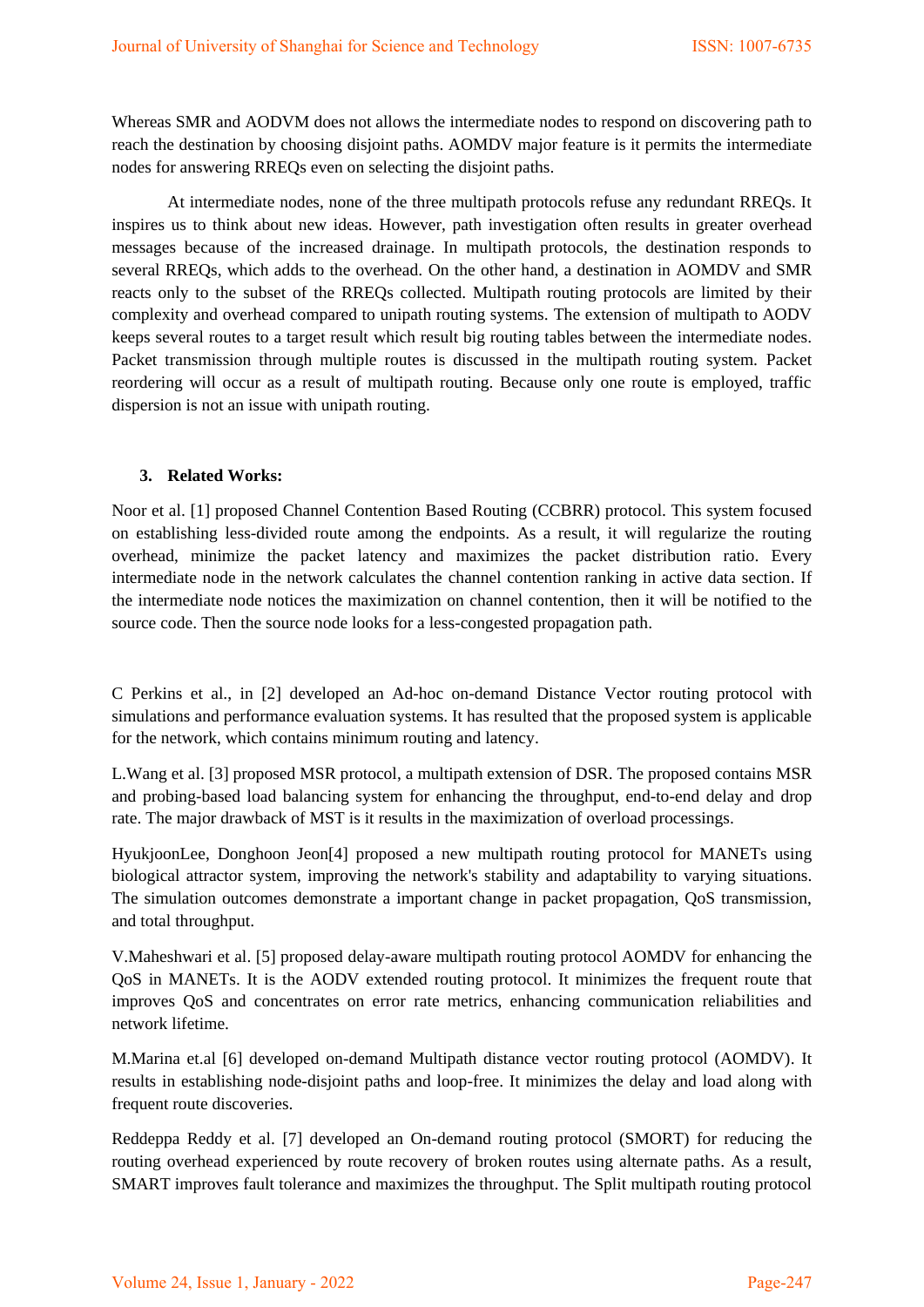based on DSR was demonstrated by Lee and Gerla (2000) in [8]. The major goal of SMR is to lower the frequency of route discovery operations and control the network overhead.

Nasipuri and Das et al. [9] discovered a multipath protocol for minimizing the frequency of query flooding. MDSR protocol address the DSR protocol's flooding problem. It is applicable for the network with minimum node and traffic.

R.K. Sahu and N. Chaudhari. S[10] proposed a new protocol using Energy Reduction Multipath Routing Protocol for MANETs with Recoil Technique (AOMDV-ER). It achieves optimal throughput, packet distribution ratio, overhead routing, and network life. On each node, predictionbased connection lifetime is estimated for reducing the network packet losses. This protocol is categorized into distance mechanism, an advanced path discovery algorithm with residual energy and synchronized recoiled node algorithm. The synchronized recoiled node algorithm removes the overhead routing, reduces network lifetime, sluggish traffic, end-to-end pause and sum of data latency reduction transfers. However on comparison to the newly discovered methods a significant efficiency is achieved by the AOMDV-ER algorithm.

Ali, Stewart, Shahrabi, and Vallavaraj [11] developed a fuzzy logic-based technique to alleviate overheads and reduce end-to-end latency in MANETs. It discovers energy-conscious routing by maintaining delay and load. A fuzzy inference engine provides useable bandwidth, delay, and average load in the proposed approach. In the mobile nodes, fuzzy rules is defined for measuring the chance of traffic delivery from that node. Based on the fuzzy framework efficiency, traffic is dispersed across various fail-safe paths to minimize the load at a congested node.

SungwookKim[12] proposes a contemporary multipath routing technique based on a virtual hardening method. This mechanism attains higher and reciprocal benefits in both the complex real-world network setting and in aggressive also. As a result, the proposed routing system is more efficient in achieving an appropriate solution to the problem of synchronized ad hoc cell network routing.

Bakar, A Zainal, and A. H. Mohsin [13] proposed two protocols such as Signal Amplitude and Congestion Prevention Protocol (SSCA) and Hybrid Geo-Cast Routing (HGR) protocol for achieving optimal resource utilization. To reduce overhead capacity, the optimal and versatile HGR protocol leverages geographical location information to constrain the search region throughout the route discovery method by utilizing only promising search paths. Adaptive SSCA, on the other hand, uses the SSCA method to improve compatibility and node accuracy detection, as well as decrease packet decline.

T. Senthilkumaran and V. Sankaranarayanan [14] propose detecting and controlling dynamic congestion routing (DCDR) for ad hoc networks based on average queue duration estimations at the node level. A node uses the average queue duration to detect the current congestion level and sends an alarm note to its neighbors. And the neighbors decide to take a different route to the objective, one that is less polluting. This sophisticated congestion prediction mechanism, which aids congestion control in ad hoc networks, promotes efficient interaction inside the MANET.

To provide load balancing and prevent MANET congestion, Soundararajan, S., and Bhuvaneswaran, R. S et al. [15] developed a scalable multipath routing protocol operated by congestion. The multipath route searching algorithm produces different fail-safe pathways containing multiple routes to reach the destination. The multiple fail-safe paths offer residual electricity, high battery power and minimum loaded nodes. The nodes load along with route outdoes the certain threshold value then on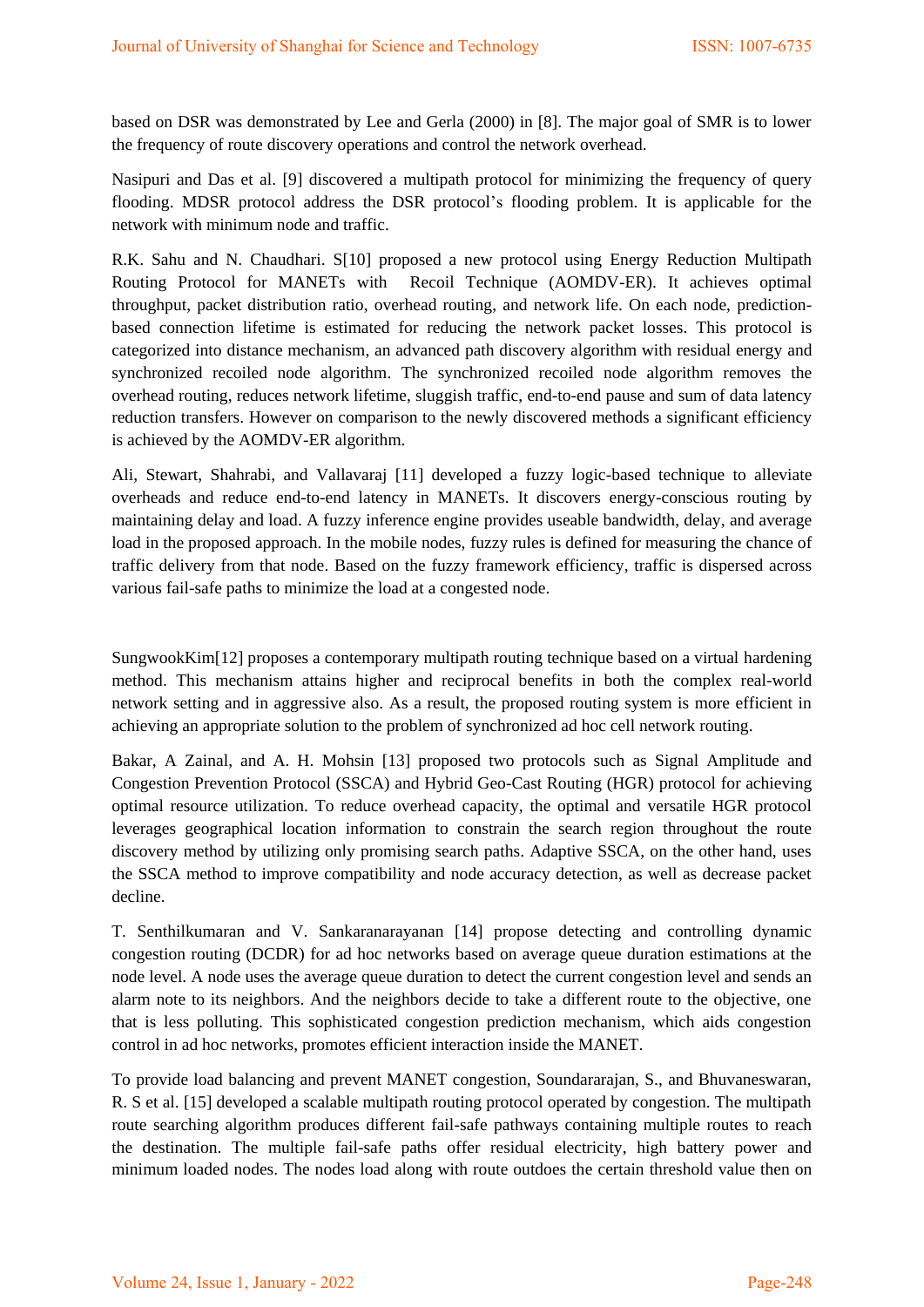the congested connection traffic is circulated over discontinuous multipath routes for managing the traffic burdens.

| S.No           | Authors                          | Algorithms                                                                         | Advantage            | Disadvantage         |
|----------------|----------------------------------|------------------------------------------------------------------------------------|----------------------|----------------------|
| 1              | Noor<br>Mast,                    | CBBR, an adaptive routing protocol, is                                             | depends<br>It<br>on  | It will work on      |
|                | Muhammad Altaf                   | proposed. It maximizes<br>the<br>packet                                            | AODV in terms        | a static node        |
|                | Khan, M. Irfan                   | bandwidth and minimizes the routing                                                | of<br>packet         | only                 |
|                | Uddin, Atif Khan,                | overheads. It discovers minimum divisive                                           | transmission.        |                      |
|                | Mahmoud Ahmad                    | routes from source to destination. A                                               |                      |                      |
|                | Al-Khasawneh,                    | notification is sent to the source node if                                         |                      |                      |
|                | Syed<br>Atif<br>Ali              | any obstacle occurs in the path and the                                            |                      |                      |
|                | Marwan<br>Shah,                  | source nodes transfer the packet in                                                |                      |                      |
|                | Mahmoud [1]                      | another path.                                                                      |                      |                      |
| $\overline{2}$ | Perkins,<br>Charles              | AODV – It is implemented with                                                      | It is suitable for   | It will not be       |
|                | E., and Elizabeth                | simulations and a performance evaluation                                           | limited<br>routing   | applicable           |
|                | M. Royer                         | system                                                                             | constructing         | large<br><b>or</b>   |
|                |                                  |                                                                                    | latency.             | dynamic              |
|                |                                  |                                                                                    |                      | networks             |
| 3              | HyukjoonLee                      | an OFDM-TDMA<br>MMQR is<br>mesh                                                    | The<br>proposed      | Lack<br>of           |
|                | DonghoonJeon                     | network multipath routing system that                                              | system enhances      | reliability<br>in    |
|                |                                  | employs a large number of routes that                                              | current multipath    | selecting<br>the     |
|                |                                  | may be immediately substituted if one                                              | routing protocols    | routes.              |
|                |                                  | fails. According to heuristic attractor                                            | regarding packet     |                      |
|                |                                  | selection method biological entities reacts                                        | transmission         |                      |
|                |                                  | fast according to the varying situations.                                          | ratio, QoS, and      |                      |
|                |                                  | The MMQR is enhanced in this paper so                                              | throughput.          |                      |
|                |                                  | the mechanism can record adaptively and                                            |                      |                      |
|                |                                  | reordered<br>according<br>to the<br>contact                                        |                      |                      |
|                |                                  | environment changes.                                                               |                      |                      |
| $\overline{4}$ | Maheshwari,                      | AOMDV is a delay-aware multipath                                                   | Effective in load    | Increase<br>in       |
|                | Vipul,<br>and<br>Shrikant Jadhav | routing protocol developed for enhancing<br>the QoS in MANETs. It is the extension | balances             | and<br>memory        |
|                |                                  | of the AODV routing protocol                                                       |                      | routing<br>overheads |
| 5              | R.K.;<br>Sahu,                   | In terms of energy utilization, packet                                             | It minimizes the     | of<br>Lack           |
|                | Chaudhari, N.S.                  | delivery ratio (PDR), routing overhead                                             | transmission and     | in<br>accuracy       |
|                |                                  | lifetime<br>and network<br>the<br>proposed                                         | maximizes<br>the     | network              |
|                |                                  | performance<br><b>AOMDV-ER</b><br>is<br>more                                       | network lifetime     | lifetime.            |
|                |                                  | efficient than the existing algorithms like                                        | than the<br>other    |                      |
|                |                                  | SRMP, AOMDV, and AOMR-LM. In the                                                   | <b>AODV</b><br>based |                      |
|                |                                  | AOMDV-ER protocol nodes perceptively                                               | algorithms.          |                      |
|                |                                  | executes the packet transmission using                                             |                      |                      |
|                |                                  | variable recoil times according to its                                             |                      |                      |
|                |                                  | geographical role.                                                                 |                      |                      |
| 6              | Ali, M., Stewart,                | A load and energy-conscious multipath                                              | The<br>proposed      | Overhead<br>is       |
|                | B. G., Shahrabi,                 | routing protocol based on fuzzy logic has                                          | simulation result    | more and<br>the      |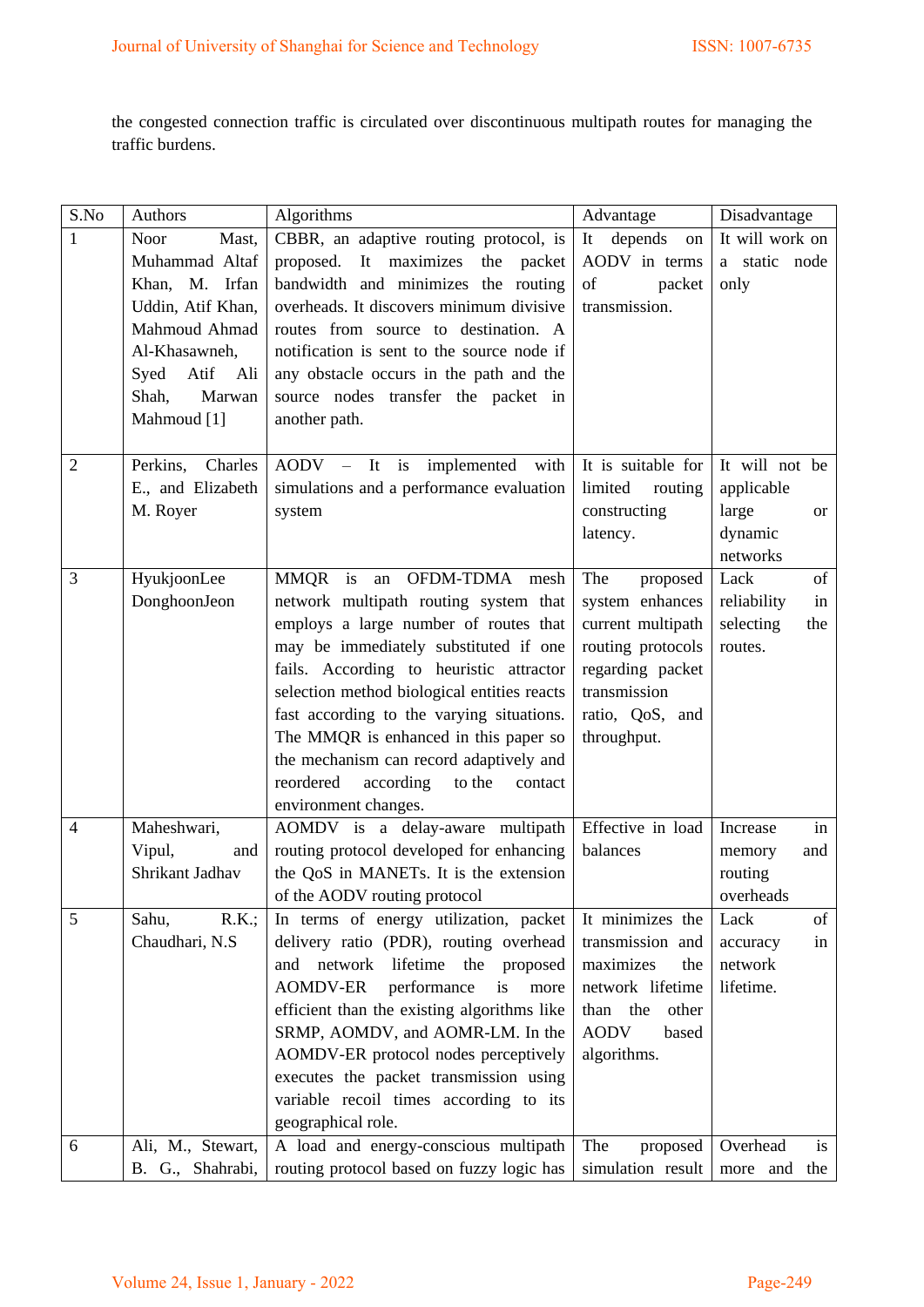|    | &Vallavaraj,<br>A., | been proposed MANETs. A fuzzy                   | shows<br>its       | protocol<br>is    |
|----|---------------------|-------------------------------------------------|--------------------|-------------------|
|    | A                   | inference engine uses load, residual            | solution<br>over   | applicable only   |
|    |                     | energy, bandwidth, and delay as the input       | average<br>energy  | <b>CBR</b><br>for |
|    |                     | for determining the traffic based on the        | consumption,       | traffic.          |
|    |                     | fuzzy rule. Traffic is distributed over         | minimum end-to-    |                   |
|    |                     | fail-safe<br>numerous<br>routes<br>to<br>the    | end<br>latency,    |                   |
|    |                     | destination based on the fuzzy system's         | packet drop, and   |                   |
|    |                     | output to alleviate the load at a congested     | maximum            |                   |
|    |                     | node.                                           | constant bit rate  |                   |
|    |                     |                                                 | (CBR)<br>traffic   |                   |
|    |                     |                                                 | packet             |                   |
|    |                     |                                                 | distribution ratio |                   |
|    |                     |                                                 | compared to the    |                   |
|    |                     |                                                 | existing routing   |                   |
|    |                     |                                                 | protocols.         |                   |
| 7  | Sungwook Kim        | A modern multipath routing algorithm is         | simulation<br>The  |                   |
|    |                     | developed using powerful simulated              | shows<br>better    |                   |
|    |                     | annealing method. The suggested scheme          | performances       |                   |
|    |                     | is designed for dynamic, self-organizing,       | than the existing  |                   |
|    |                     | online, and immersive network execution.        | protocols.         |                   |
|    |                     | As a result, each node can have advanced        |                    |                   |
|    |                     | adaptive control system and discover an         |                    |                   |
|    |                     | acceptable path, allowing for local             |                    |                   |
|    |                     | routing. This approach will dynamically         |                    |                   |
|    |                     | rearrange the defined route to respond to       |                    |                   |
|    |                     | network changes in complicated network          |                    |                   |
|    |                     | situations.                                     |                    |                   |
| 8  | T.                  | complicated<br>congestion<br>unique,<br>A       | Minimum            | On high traffic   |
|    | Senthilkumaran      | prediction system was proposed to assess        | latency,           | possibility       |
|    | $V_{\cdot}$<br>and  | traffic variability and accurately classify     | Improved packet    | packet loss       |
|    | Sankaranarayanan    | the congestion state. The nodes delivery ratio, |                    |                   |
|    |                     | congestion status is determined along           | and<br>better      |                   |
|    |                     | with the path. DCDR applies alternate           | performance than   |                   |
|    |                     | route for controlling the congestions.          | traditional<br>the |                   |
|    |                     |                                                 | protocols.         |                   |
| 9  | Soundararajan, S.   | A multipath routing protocol based on           | Effective in load  | Routing           |
|    | &Bhuvaneswaran,     | congestion was developed to provide load        | balance,<br>fault  | overhead<br>is    |
|    | R.S                 | balancing<br>and<br>avoid<br>congestion         | tolerance,<br>and  | high.             |
|    |                     | (MANETs).<br>The<br>multipath<br>route          | network            |                   |
|    |                     | searching algorithm estimates various           | congestion         |                   |
|    |                     | fail-safe paths to the destination for all      |                    |                   |
|    |                     | intermediate nodes on the primary path.         |                    |                   |
|    |                     | The multiple fail-safe paths supply the         |                    |                   |
|    |                     | least overburdened nodes and extra              |                    |                   |
|    |                     | bandwidth and capacity.                         |                    |                   |
| 10 | Smart               | It is a fail-safe multipath routing system.     | Minimum            | Multiple Paths    |
|    |                     | It replaces the primary with the new path.      | overhead<br>and    | maximizes the     |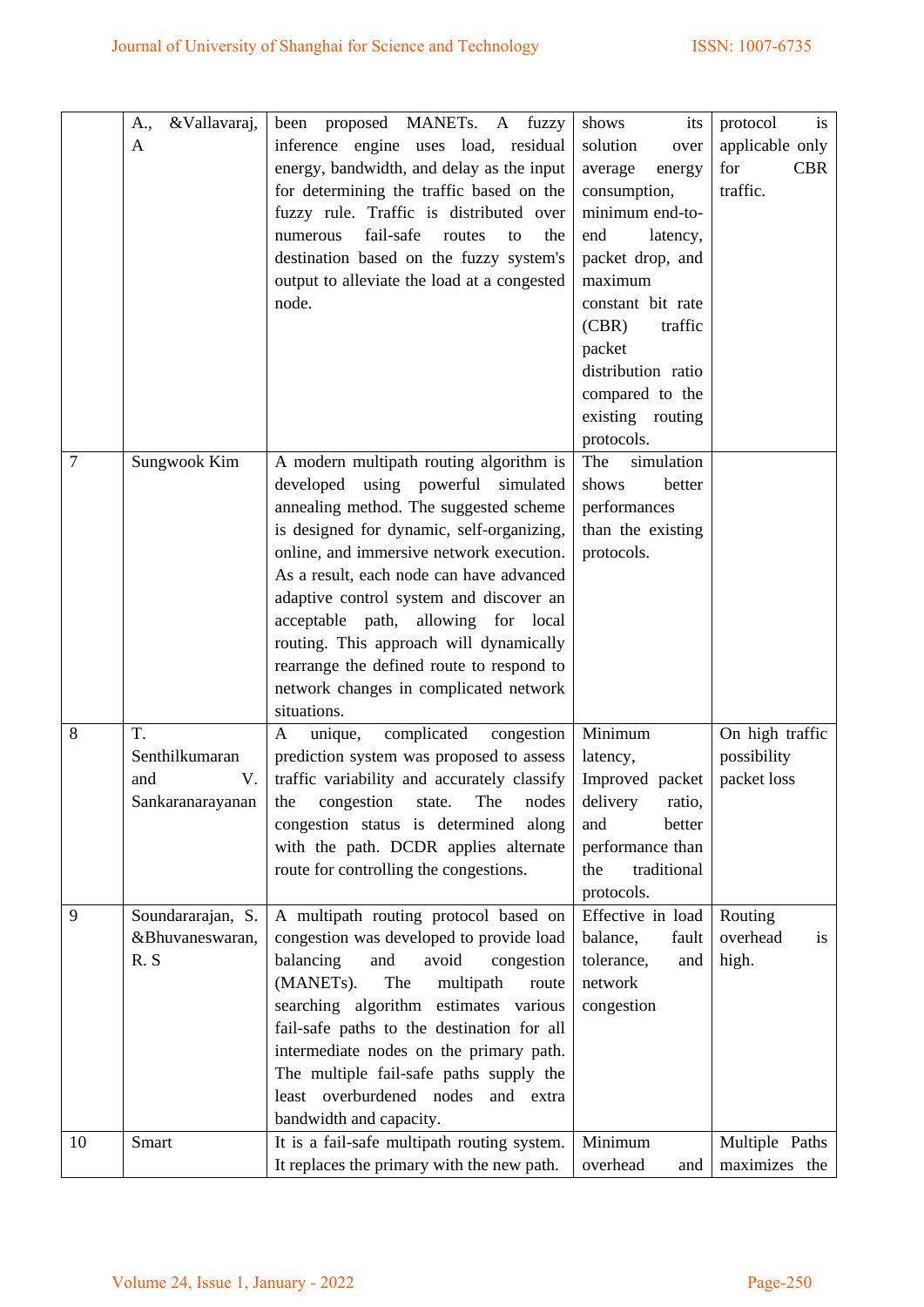|  | maximum       | Overhead                       | on |
|--|---------------|--------------------------------|----|
|  |               | lifetime at large Transmission |    |
|  | networks also | Of Rerr Over                   |    |

Table 1- Comparison of multipath routing protocols in manet

# **4. Challenges in Multipath routing:**

For achieving efficient ad hoc networks service, several factors are required, including scaling, resilience, reliability, energy limitations, mobility, and severe node density. Most of the approaches evolved for solving these issues are based on a single routing solution. Hence, a multipath routing mechanism is required for ad hoc cell wireless networks. Finding a more robust alternative to existing protocols or making significant adjustments to an existing procedure looks to be significant. Some critical issues are also under-discussed, despite being outside the scope of established standards. Ad hoc routing techniques, for example, frequently run into problems when the radio communication characteristics of the environment are complex. The urban settings with multiple nodes indoors or distributed around tunnel locations are the examples of this case. In certain cases, the accessible pathways can be quite winding, and not all protocols will find even one, let alone many. Few of the most recent approaches have taken safety into account. It is hard to deliver key values according to the mobile wireless world, and security measures have high overheads. The ad hoc wireless system's safety standards, on the other hand, are more complex than those of a regular wired network, making safety important. Attacks on wireless networks are becoming more common as a result of the vulnerability of commonly used protocols.

The ad hoc network protocol proposed is not considerably safer than wired protocols, especially when compromised network nodes. It will be interesting to see any specific safety problems when building multiple routes instead of single route. Definitely, the protocols' architecture can ensure that good pathways are always appropriately generated, even when malicious members are present. Developments in ad hoc multipath routing are accelerating in anticipation of the increased need for such networks. On protocol design standards, an agreement would almost certainly be reached soon. Much more study is needed in this area to ensure that multipath routing algorithms are a good choice for mobile ad hoc wireless networks in the future.

## **5. Conclusion:**

Recently, Mobile Ad-hoc Networks (MANETs) have been among the most popular domains among the research communities. Several works are evolved in the perspective of achieving efficient routing protocol. The major requirements for a successful routing protocol are QoS, load balancing, compatibility, energy control, and fault tolerance. The existing routing protocols are not capable of achieving reliable network efficiency. Achieving network efficiency with a single routing path mechanism is complex. Hence multipath routing protocols for MANETs are defined in this paper. This article includes the study of various protocols and their implementation, efficiency, and challenges in discovering an efficient Multipath routing protocol. The primary thing that needs to consider is durability, low overhead, scalability, and energy performance. This study will help the researchers identify the drawbacks and develop a new or enhancing the existing multipath routing protocol for MANET.